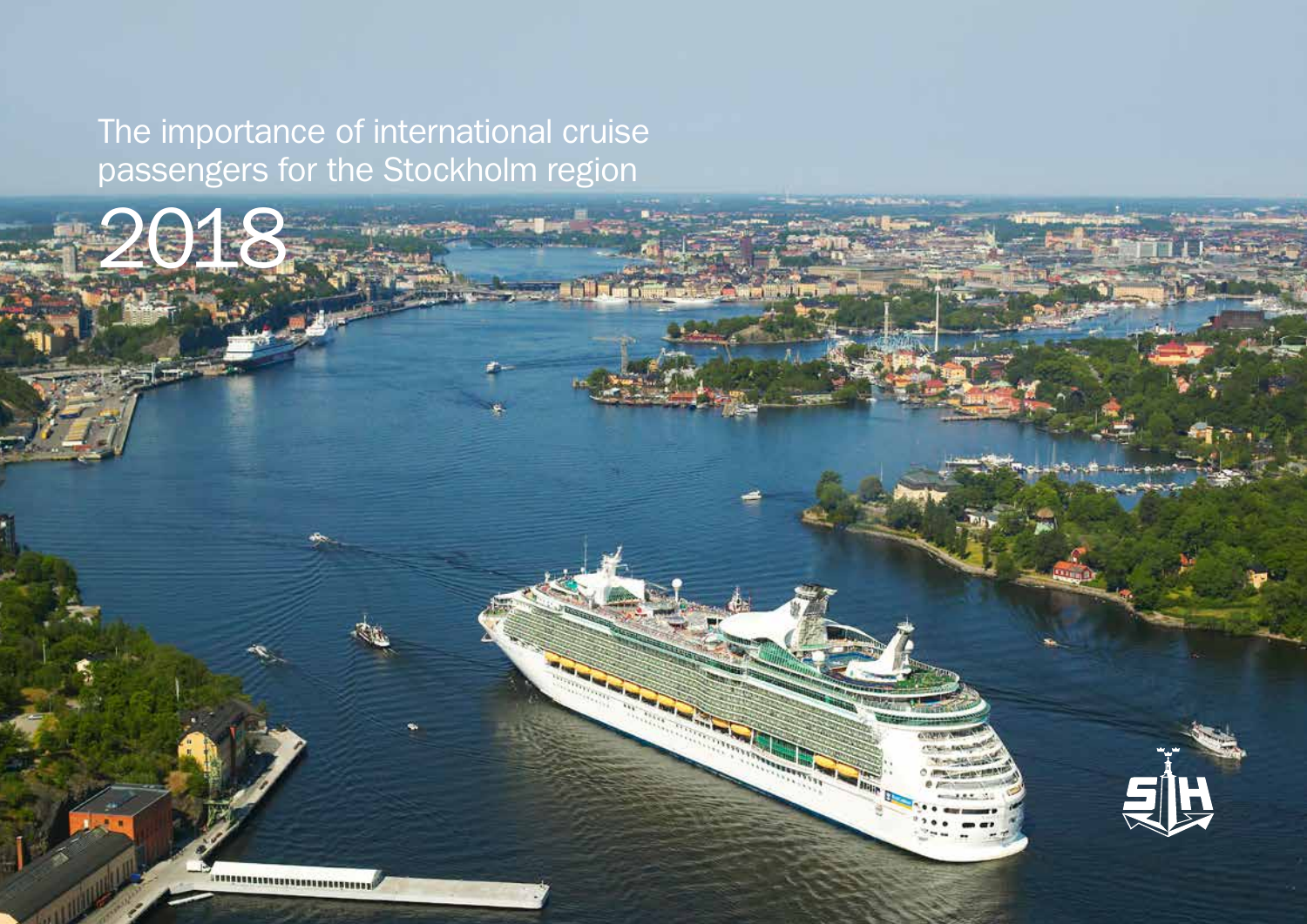#### **Content**

**Contract Contract Contract** 

| Sweden's largest passenger port                |                 | Key figures for the 2018 cruise season at                        |  |
|------------------------------------------------|-----------------|------------------------------------------------------------------|--|
| The survey                                     |                 | Ports of Stockholm:                                              |  |
| Visiting cruise passengers<br>and crew members |                 | • A total of 623,000 cruise passengers at Ports of Stockholm     |  |
| <b>Visitor nationalities</b>                   | ъ               | • Passengers, crew and shipping companies spent EUR 82.6 million |  |
| Average spending of passengers                 |                 | · Turnaround passenger spends on average EUR 256.2               |  |
| and crew members                               |                 | Transit passenger spends on average EUR 72                       |  |
| Total spending of passengers                   |                 |                                                                  |  |
| and crew members                               |                 | • Crew member spends on average EUR 48.4                         |  |
| Economic effect for Stockholm                  | 9               | • Total economic effect is EUR 176.4 million                     |  |
| Total economic impact for Stockholm in 2018    | 10              | • Every million EUR spent (MSEK 10.6)                            |  |
| Transit passenger satisfaction                 | 11              | generated 14 jobs in the Stockholm region                        |  |
| Turnaround passenger satisfaction              | 12 <sub>1</sub> | • The employment effect was 1,116 jobs                           |  |

<u>and the second contract of the second contract of the second contract of the second contract of the second contract of the second contract of the second contract of the second contract of the second contract of the second</u>

<u> The Community of the Community of the Community of the Community of the Community of the Community of the Community of the Community of the Community of the Community of the Community of the Community of the Community of</u>

<u> De la Barca de la Barca de la Barca de la Barca de la Barca de la Barca de la Barca de la Barca de la Barca de la Barca de la Barca de la Barca de la Barca de la Barca de la Barca de la Barca de la Barca de la Barca de l</u>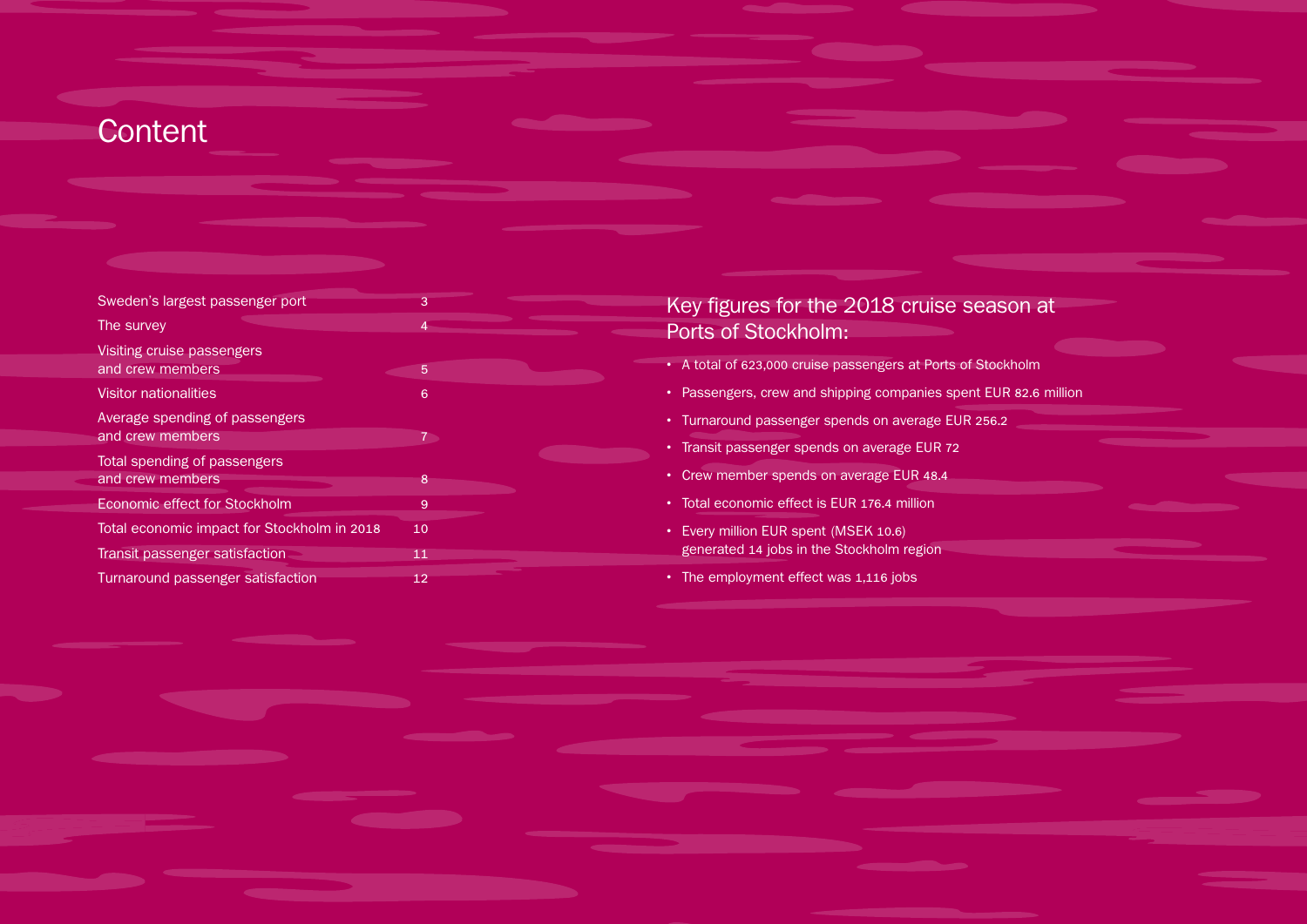## Sweden's largest passenger port

Each year more than 12 million passengers travel via Ports of Stockholm by ferry or international cruise ships. In addition, more than 4 million passengers use the archipelago boats and seaborne urban traffic each year.

This makes Ports of Stockholm by far the largest passenger port in Sweden.

This report presents the results of a survey that represents more than 600,000 international cruise passengers plus crew members, as well as the cruise shipping companies that visited Stockholm in 2018



.

AR





Le charles de la comme de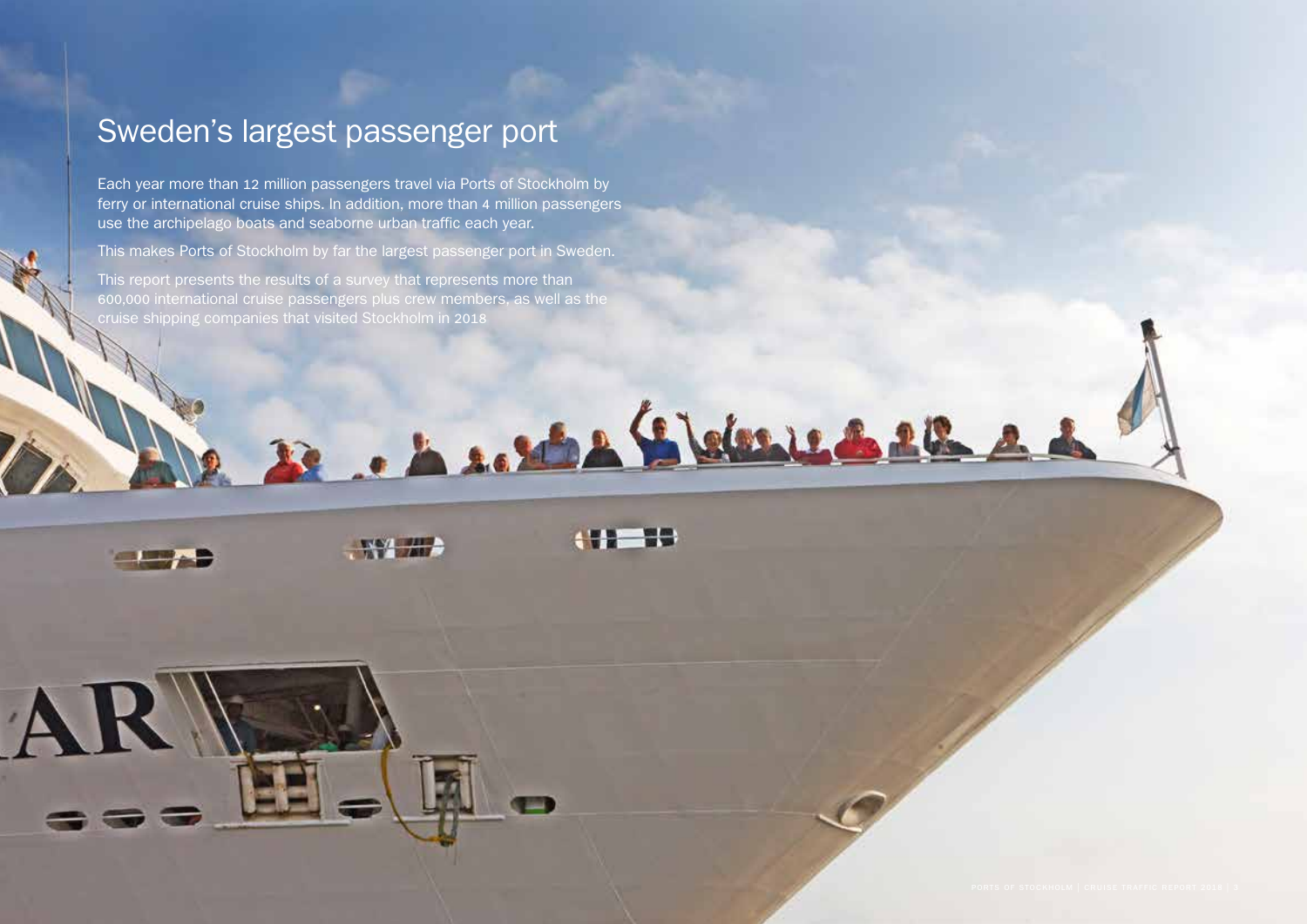#### The survey

The survey was commissioned by Cruise Baltic. It was carried out by GP Wild and encompassed the entire Baltic Sea region. The period studied was May to August 2018 and included Ports of Stockholm's ports in Stockholm and Nynäshamn.

The survey includes responses from the cruise shipping companies Aida, Costa, Cruise & Maritime, Holland America, Princess, Regent and Royal Caribbean.

In total 1,697 cruise passengers and 617 crew members provided survey responses.

The survey included cruise services calling at Stockholm and Nynäshamn.

The amounts reported in the survey are calculated according to the EUR exchange rate on 31 August 2018, which was SEK 10.6094.

#### Definition of categories

The cruise passengers have been divided into two categories; transit passengers and turnaround passengers.

Transit passengers are passengers who arrive by cruise ships from another port and spend the day ashore, often before departing the same evening to continue their cruise.

Turnaround passengers are passengers who either begin or end their cruise in Stockholm. They have often arrived in Stockholm by air or by railway. These passengers often stay one or two nights in hotels in conjunction with their cruise voyage.

Crew members are people working aboard the cruise liners. They generally eat and sleep aboard the vessel, but some go ashore and therefore contribute to the city's revenue.

The cruise shipping companies are the cruise vessel owners. The shipping companies pay for the vessel's call to Stockholm and contribute in this way to the city's revenue, primarily through the payment of port dues, pilotage and fairway and passenger fees, in addition to food and drink for passengers.

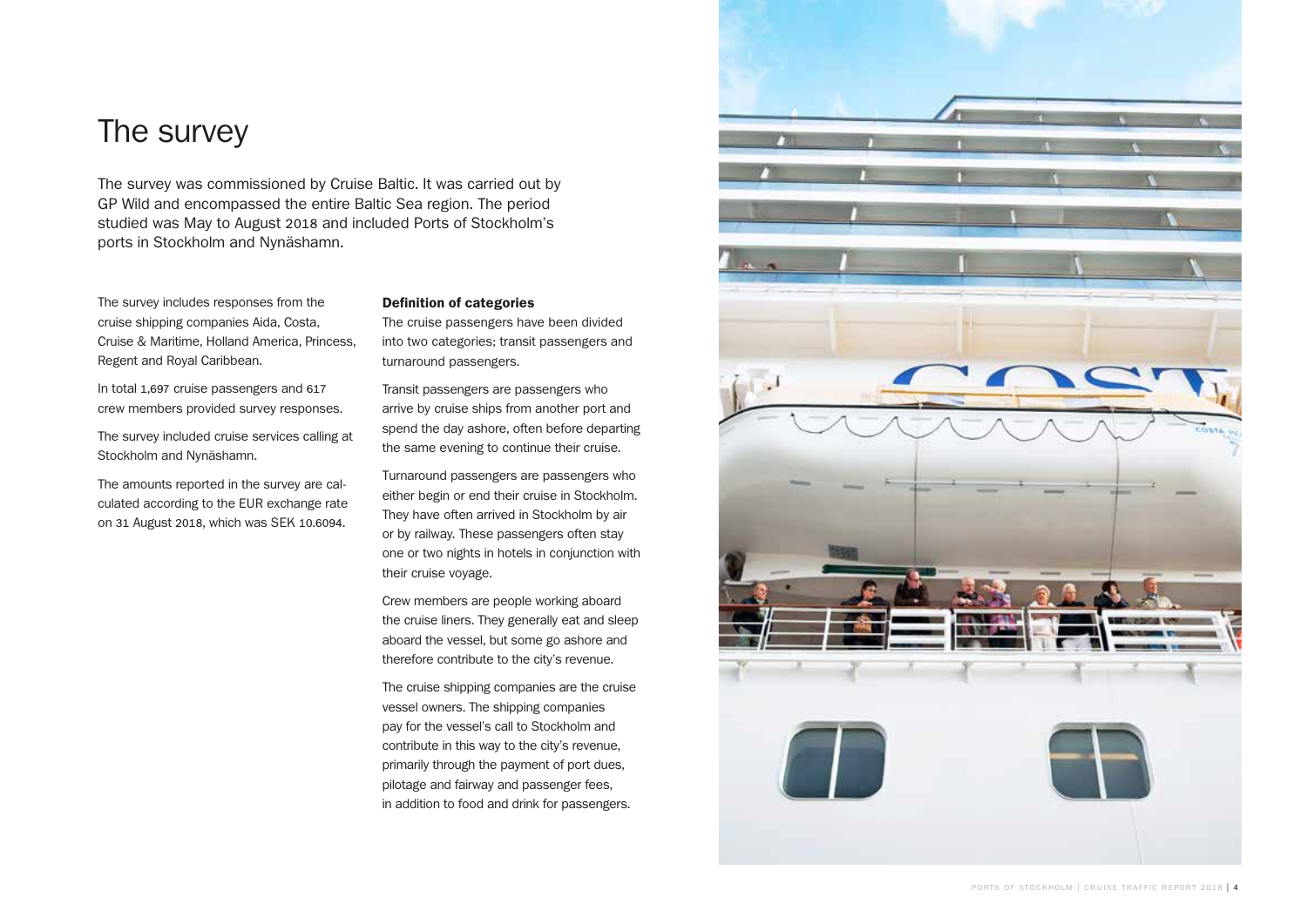## Visiting cruise passengers and crew members

During the 2018 cruise season in Ports of Stockholm, April to October, 864,100 cruise passengers and crew members visited Stockholm.

During the 2018 cruise season 623,000 passengers (both transit and turnaround passengers) travelled via Ports of Stockholm.

- A total of 446,500 transit passengers visited Stockholm and Nynäshamn during the year.
- A total of 176,500 turnaround passengers visited Stockholm during the year.
- 95 percent (401,850) of all transit passengers went ashore and visited Stockholm and Nynäshamn.
- A total of 241,100 crew members visited Stockholm during the year. Of these crew members 35 percent (84,400) went ashore and visited Stockholm and Nynäshamn.



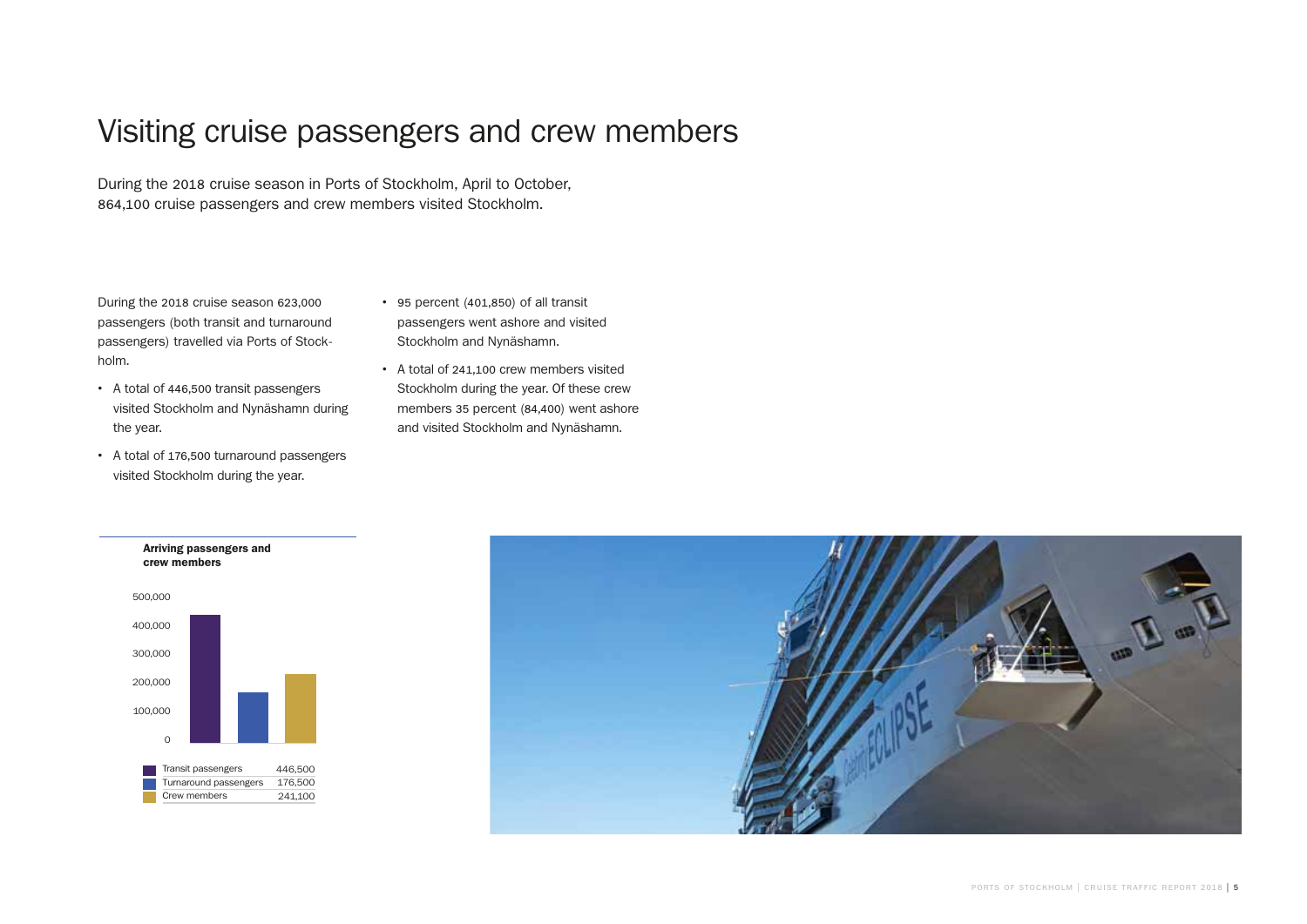### Visitor nationalities

The international cruise passengers come from all over the world. Most visitors come from Central and Southern Europe and the USA.

#### Visitor nationality

#### The typical visitor to Stockholm

- Germany 163,993 passengers
- travels with one companion

• is 57-years old

- Great Britain 58,125 passengers
- Italy 42,290 passengers

• USA 129,575 passengers

- Spain 37,722 passengers
- Other 191,061 passengers

Visitor nationality



|                      | Passengers |
|----------------------|------------|
| Germany              | 163,993    |
| <b>USA</b>           | 129.575    |
| <b>Great Britain</b> | 58.125     |
| Italy                | 42.290     |
| Spain                | 37,722     |
| Other                | 191.061    |



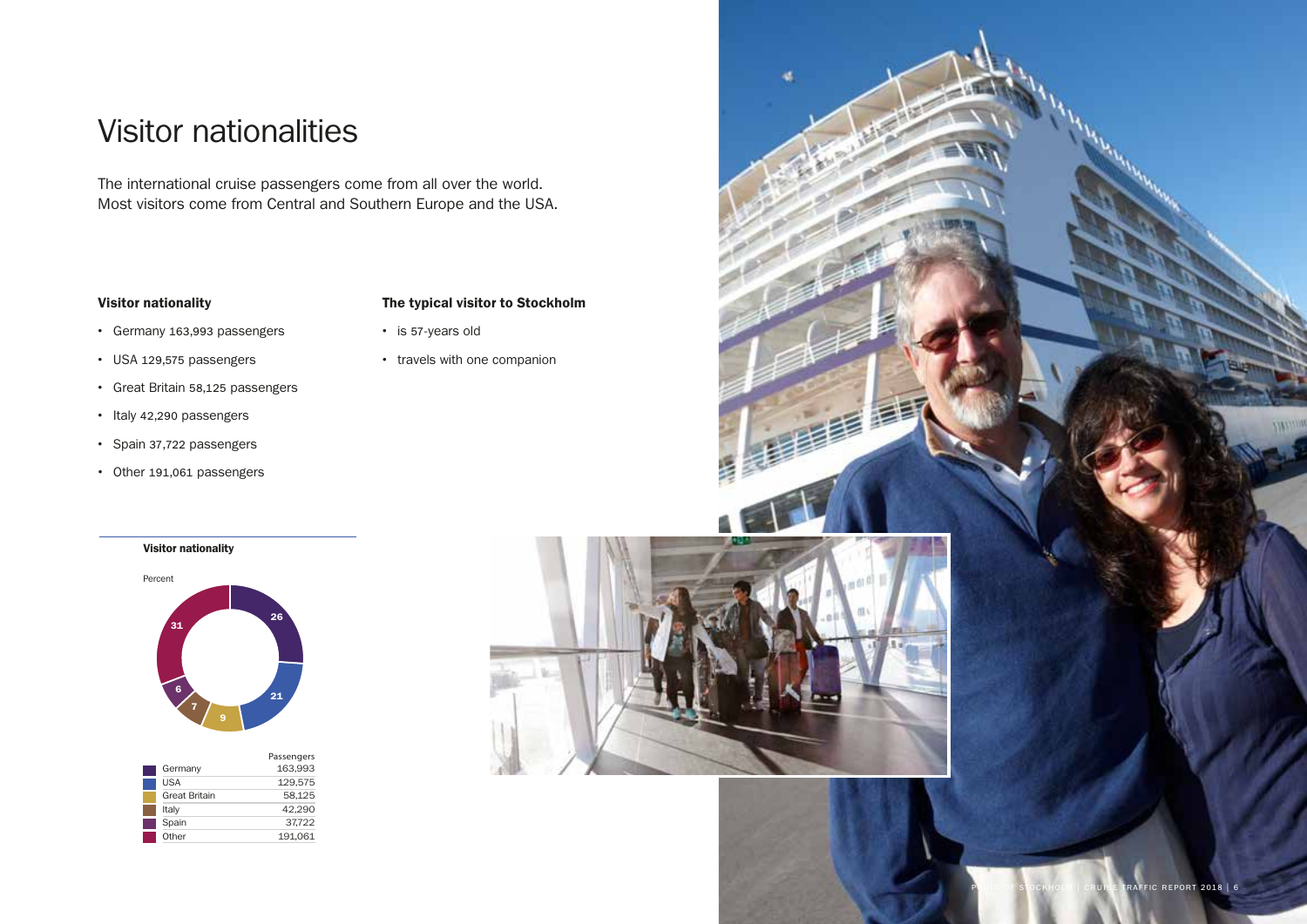### Average spending of passengers and crew members

- Turnaround passengers on average spend EUR 256.2 per person. Of that amount, 67 percent is spent on accommodation, food, drink and entertainment.
- Transit passengers on average spend EUR 72 per person. Of that amount, 78 percent is spent on guided excursions, transport and shopping.
- Crew members who go ashore spend on average EUR 48.4 per person. Of that amount, 78 percent is spent on food and drink, entertainment and shopping.



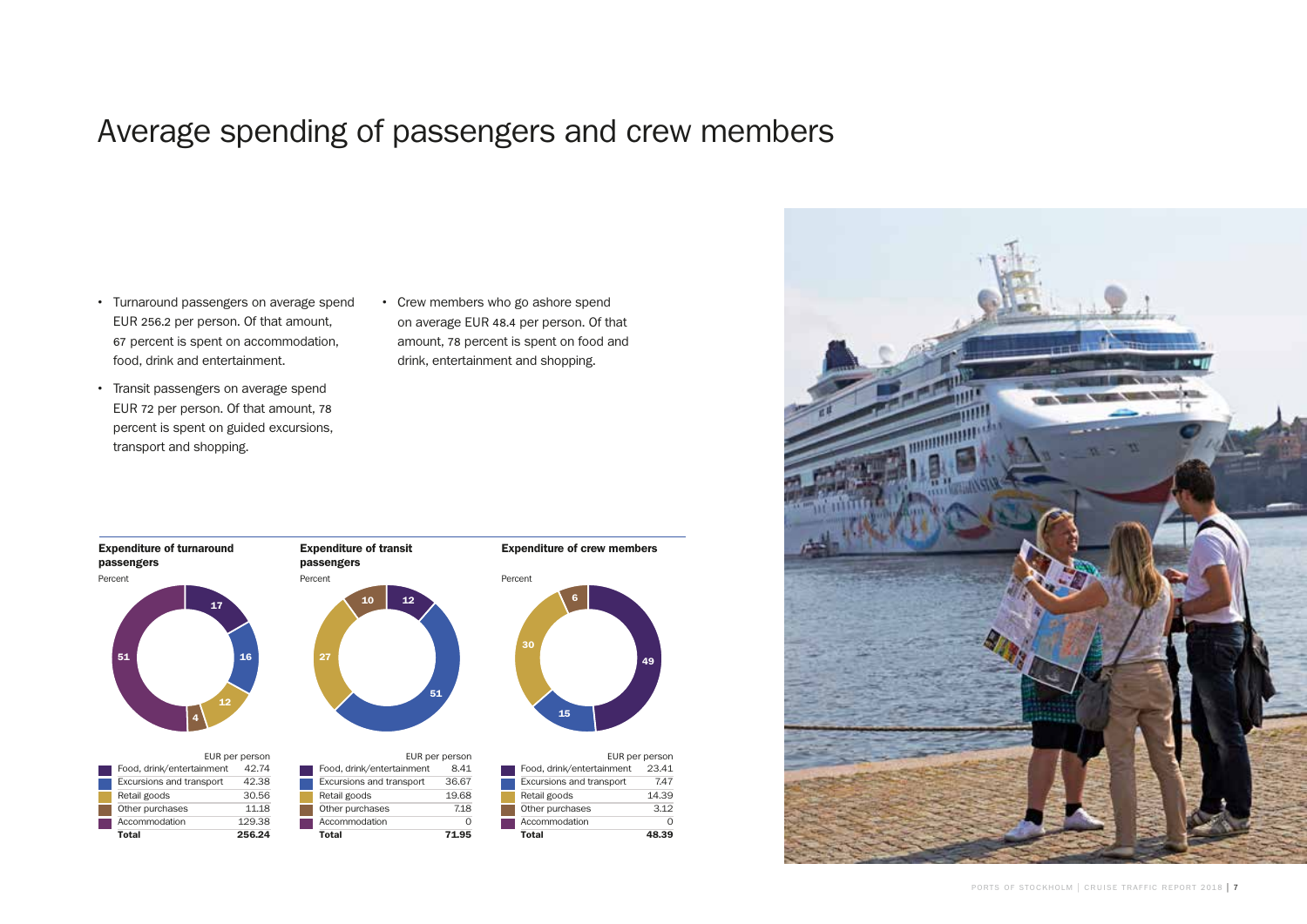## Total spending of passengers and crew members

In total, passengers and crew members spent more than EUR 56.9 million in the Stockholm region in 2018.

- Transit passengers accounted for 53 percent of the total amount. Turnaround passengers accounted for 40 percent and crew members accounted for the remaining 7 percent.
- Passengers and crew members spent EUR 19.8 million on sightseeing and other forms of transport. This represents 35 percent of the total amount spent by passengers and crew members.
- Turnaround passengers spent EUR 11.4 million on accommodation, which is around 20 percent of the amount passengers in total spent.
- Retail revenue was EUR 12.1 million. This equates to 21 percent of the total amount spent by passengers and crew members.
- Transit passengers accounted for 68 percent of the retail revenue generated by the cruise traffic. Turnaround passengers accounted for 22 percent and crew members for the remaining 10 percent.







22.6  $\overline{A}$ 56.9 Transit passengers Turnaround passengers Crew members Total

Visitor expenditure total



|                           | <b>EUR</b> million |  |
|---------------------------|--------------------|--|
| Food, drink/entertainment | 9.3                |  |
| Excursions and transport  | 19.8               |  |
| Retail goods              | 12.2               |  |
| Other purchases           | 42                 |  |
| Accommodation             | 114                |  |
| Total                     |                    |  |



ports of stockholm | cruise traffic report 2018 | 8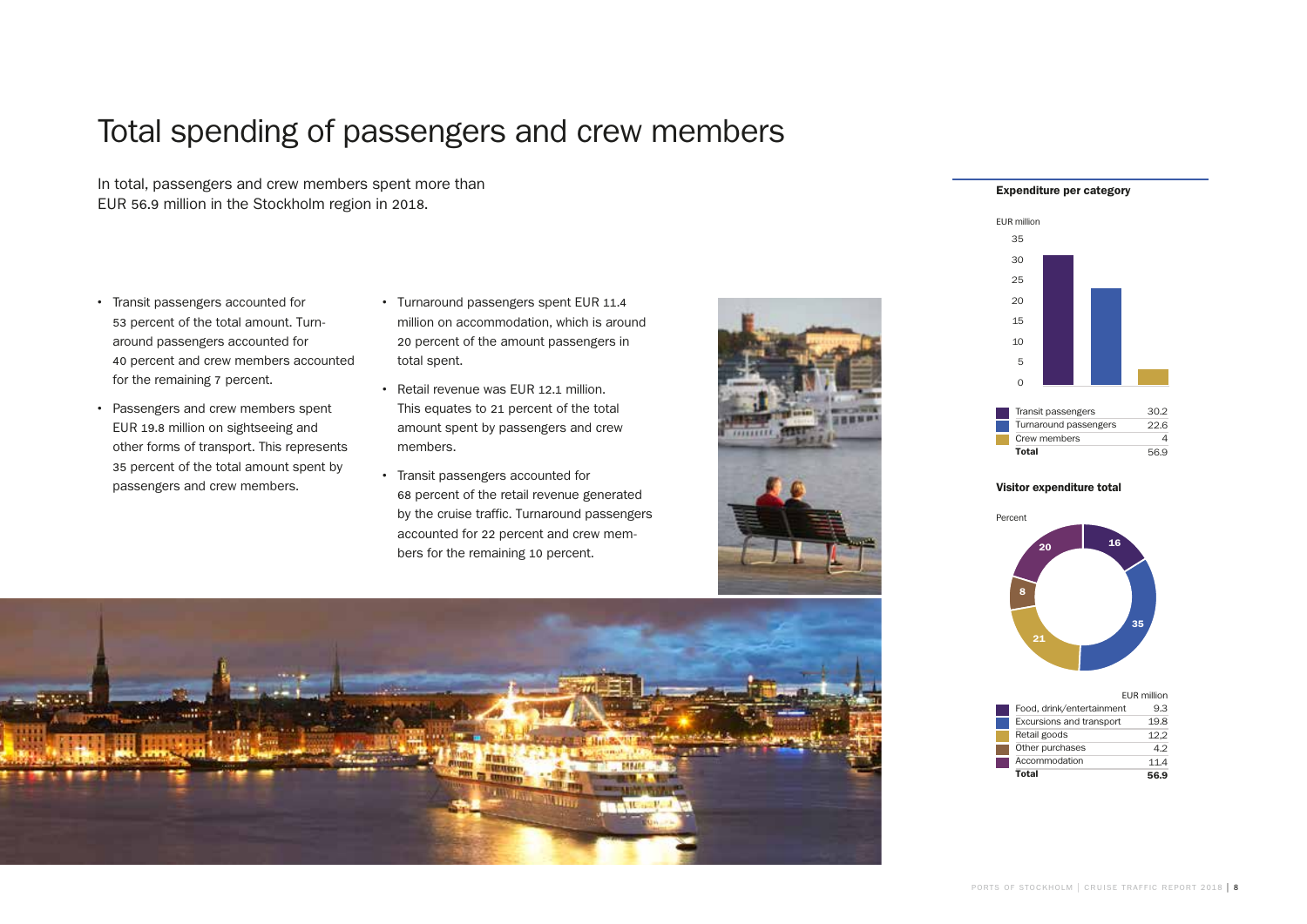## Economic effect for Stockholm

The economic effect for the Stockholm region is EUR 176.4 million and more than 1,100 jobs.

- In total passengers, crew members and cruise shipping companies spent EUR 82.6 million when visiting Stockholm.
- The cruise passengers spent EUR 52.9 million, which equates to 64 percent of the total amount spent by passengers, crew members and the cruise shipping companies.
- The cruise shipping companies spent EUR 25.6 million, which equates to 31 percent of the total spending by passengers, crew members and the cruise shipping companies.
- The major expenditure for the cruise shipping companies was on port dues, pilotage and fairway dues, fuel, sightseeing excursions, accommodation, food and drink.
- Cruise ships crew members spent EUR 4.1 million, which equates to 5 percent of the total spending by passengers, crew members and the cruise shipping companies.
- Total spending was EUR 82.6 million, which created 563 direct jobs and wages corresponding to EUR 18 million.\*
- The total economic effect of EUR 176.4 million created in total 1,160 jobs and total wages of EUR 42.2 million.\*
- Transport and tour operators sector experienced the highest effect on total employment levels, with 324 jobs and an economic effect of EUR 12.8 million generated.
- The hotel and restaurant sector experienced the second highest effect on total employment levels, with 311 jobs and an economic effect of EUR 7 million generated.
- The wholesale and retail sector experienced the third highest effect on total employment levels, with 202 jobs and an economic effect of almost EUR 7 million generated.

\*Employment information is derived from BREA economic impact models. GP Wild uses OECD Data (Organization for Economic Cooperation and Development) as the basis for the figures for each sector.



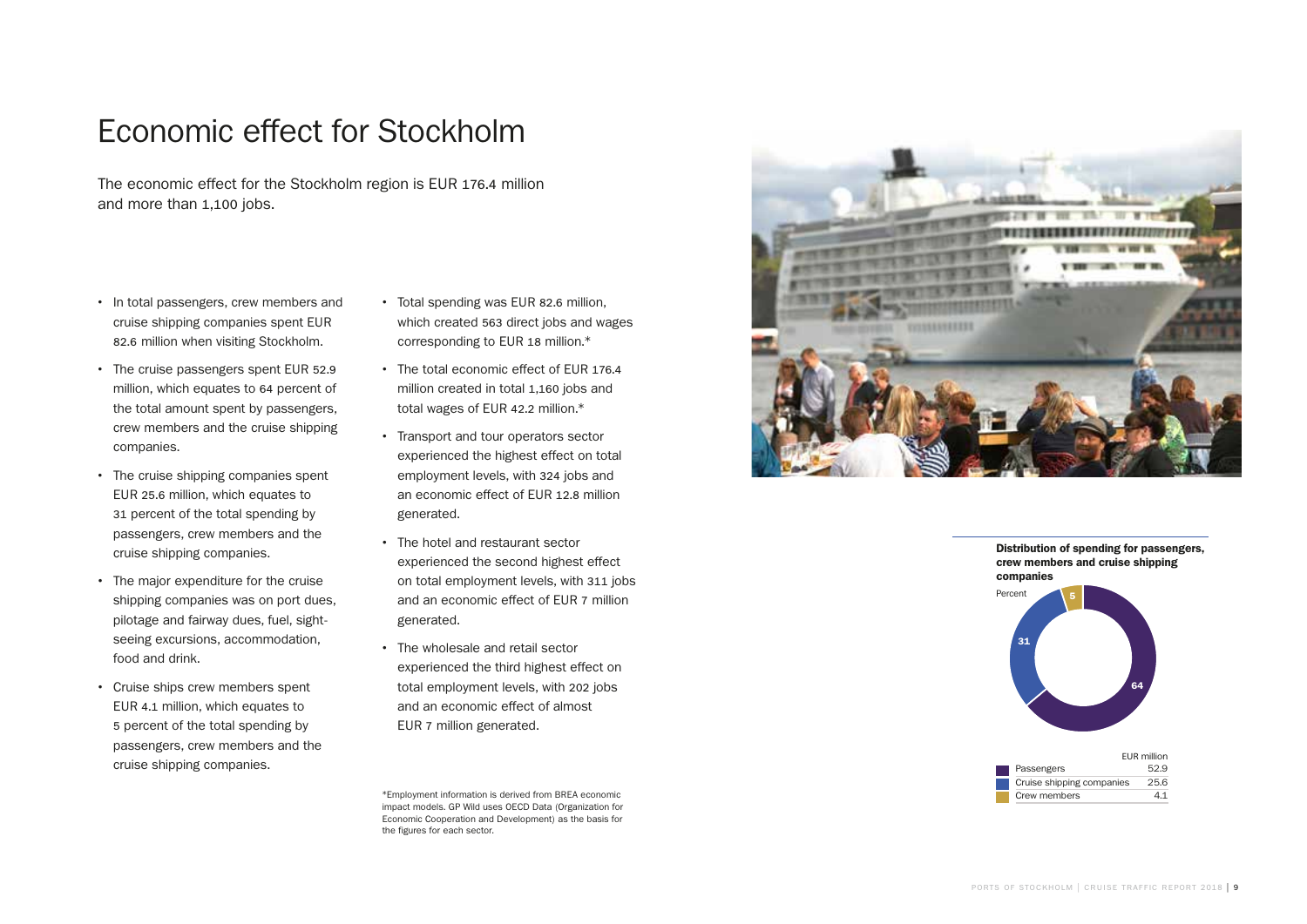# Total economic impact for Stockholm in 2018

Cruise traffic was of major importance for employment and revenue in the Stockholm region in 2018. This importance was most significant for the transport, hotel, restaurant and retail sectors.

The economic importance of the cruise traffic gave rise to the following effects for Stockholm in 2018:

- Each million EUR (SEK 10.6 million) that the cruise passengers and crew members spent ashore generated around 14 jobs in the Stockholm region. (Total spending was more than EUR 56 million).
- Each job created generated around EUR 38,000 in wages.
- The transport, hotel, restaurant and retail sectors comprised 75 percent of the total employment effect.



|                                    | Employees |
|------------------------------------|-----------|
| Transport and services             | 324       |
| Accommodation                      | 311       |
| Wholesale and retail               | 202       |
| Manufacturing                      | 108       |
| Other                              | 106       |
| Finance and commercial services 65 |           |
| Total                              |           |

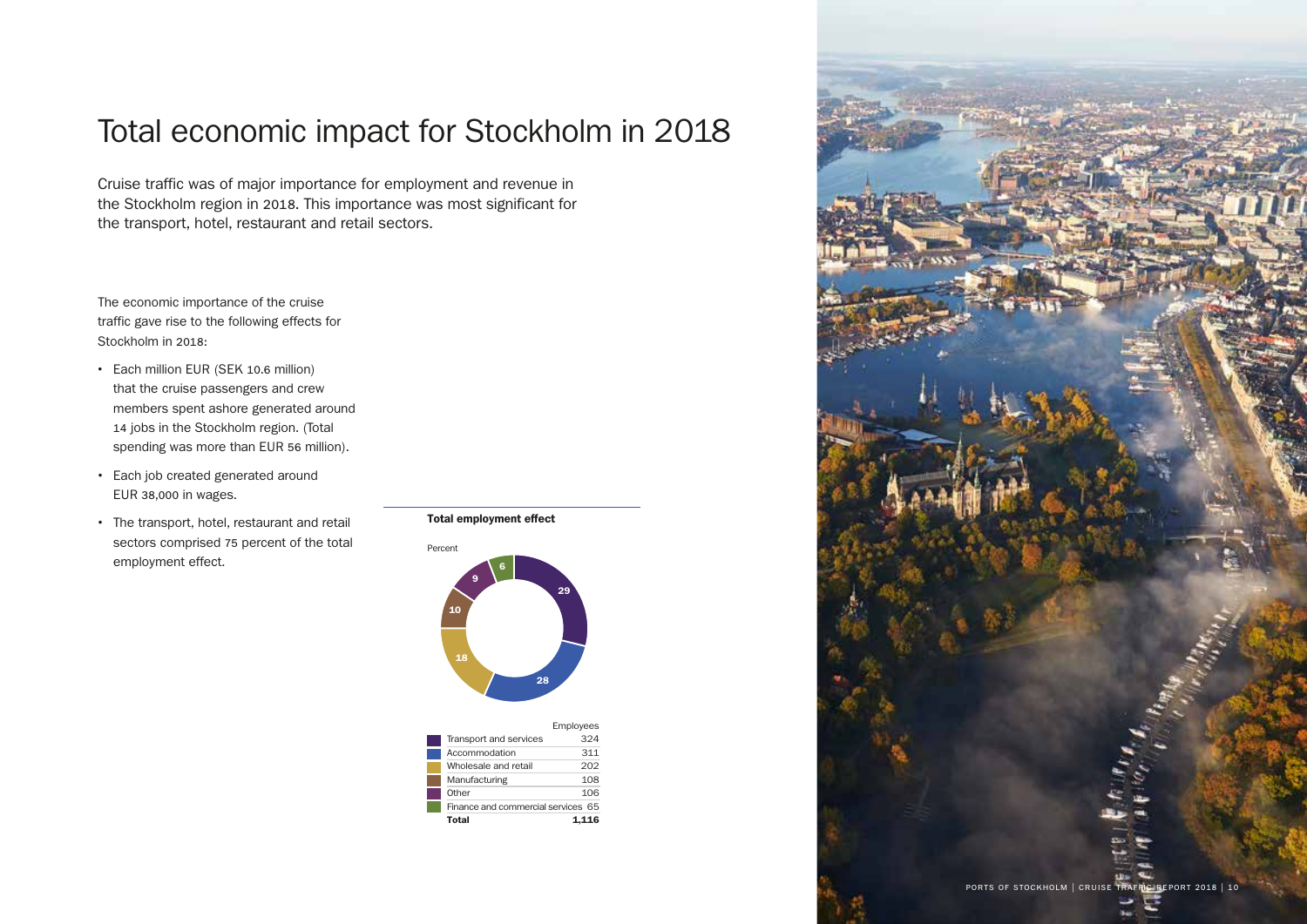## Transit passenger satisfaction

Both Stockholm and Nynäshamn transit passengers who spent a day ashore were very satisfied with their visit. One factor that lowered satisfaction levels was that prices were generally perceived to be high.

#### Visitors to Stockholm

#### Visitors to Nynäshamn

- 75 percent were extremely satisfied or very satisfied with their visit.
- 92 percent were willing to recommend Stockholm as a destination to their friends.
- 65 percent thought it likely they would return to Stockholm for a vacation.
- 57 percent were extremely satisfied or very satisfied with their visit.
- 69 percent were willing to recommend Nynäshamn as a destination to their friends.
- 35 percent thought it likely they would return to Nynäshamn for a vacation.





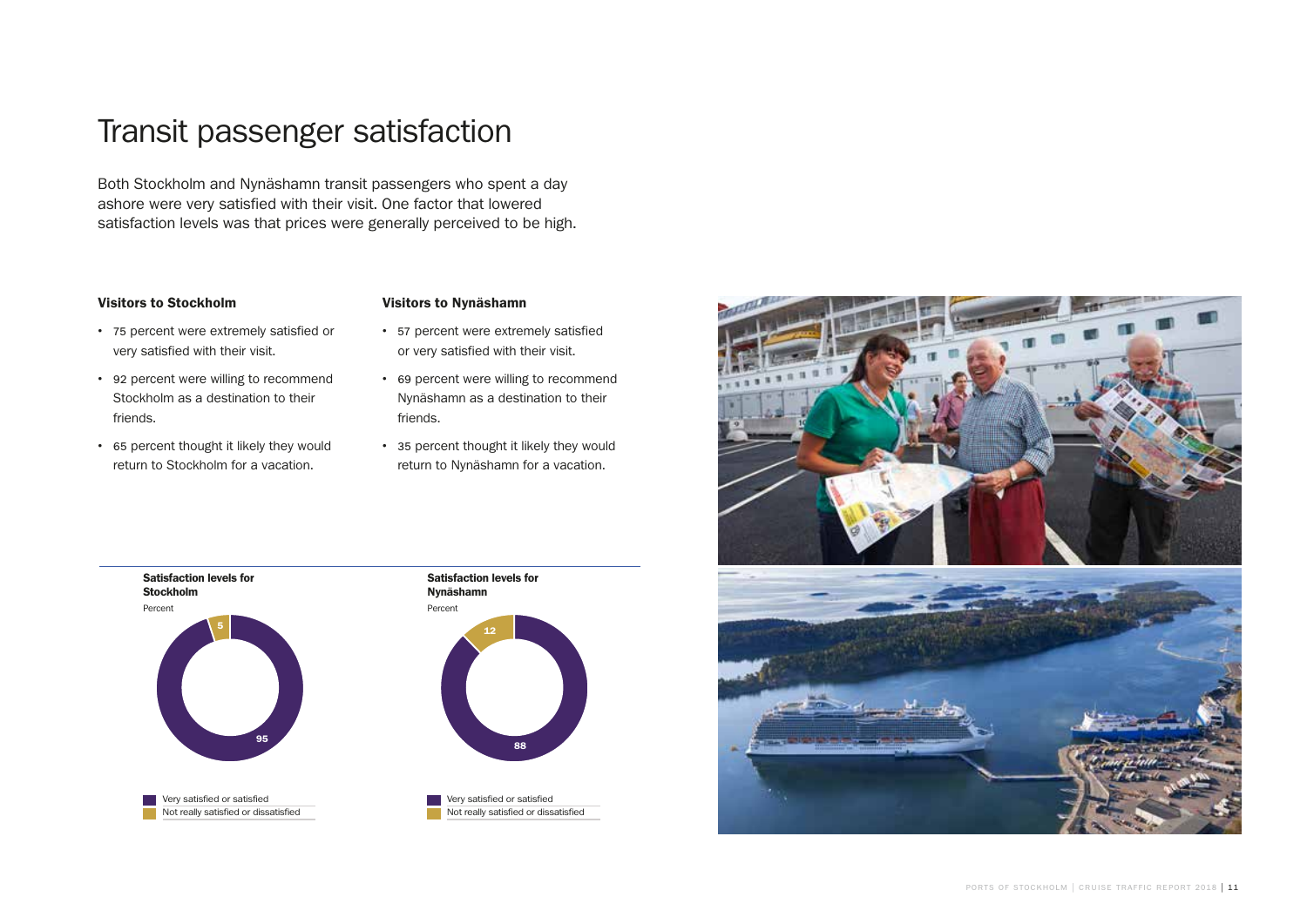## Turnaround passenger satisfaction

Turnaround passengers, who began or ended their cruise in Stockholm, were consistently very satisfied with their visit. Lowering satisfaction levels also for turnaround passengers was that prices were generally perceived to be high.

- 74 percent of turnaround passengers were extremely satisfied or very satisfied with their visit.
- 81 percent stated they were willing to recommend Stockholm as a destination to their friends.
- 57 percent thought it likely they would return to Stockholm for a land-based vacation.
- Around 65 percent spent one or more nights in Stockholm, before or after their cruise.
- The average time reported by passengers for their total stay in Stockholm, before and after their cruise, was 2.2 nights.



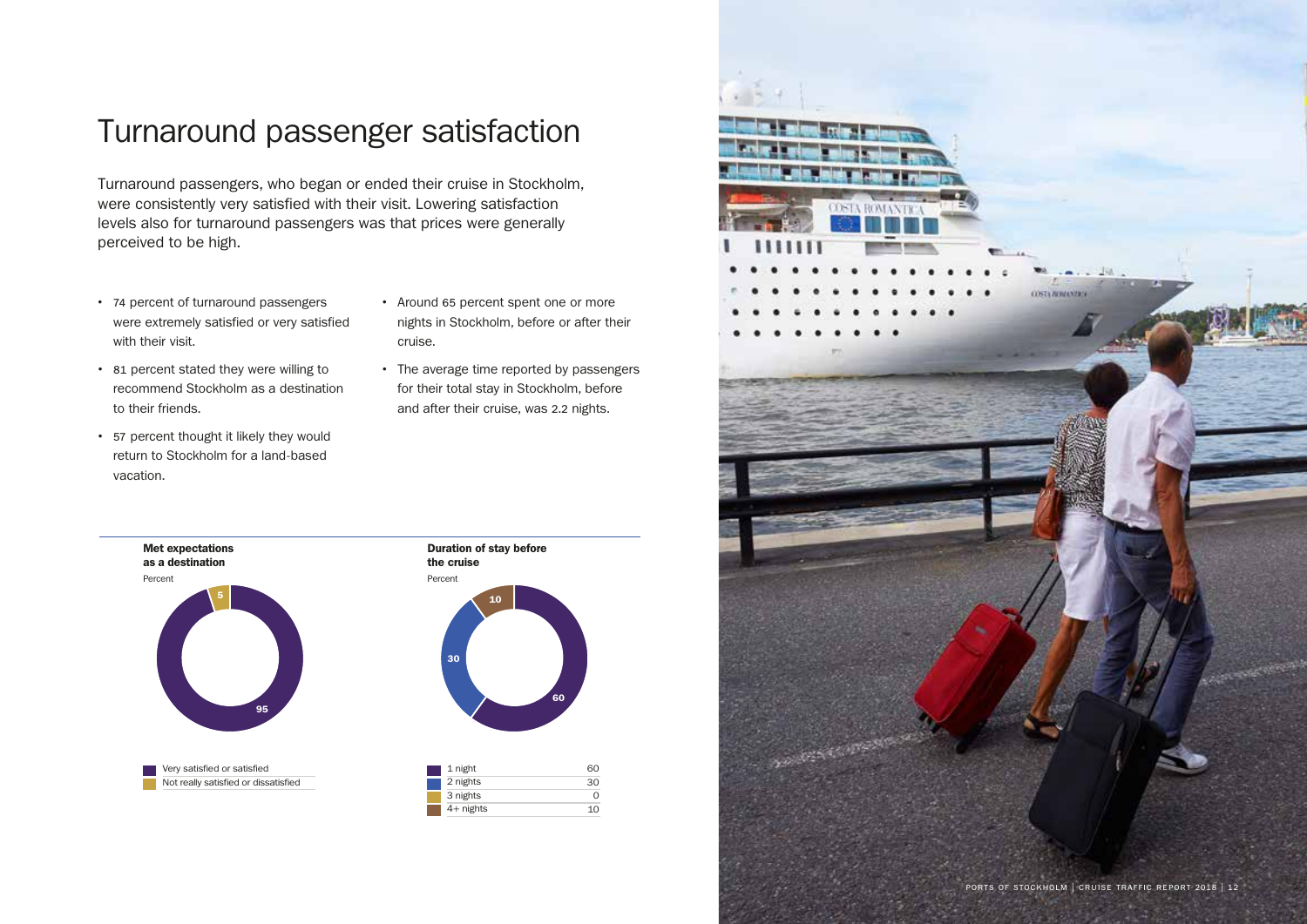